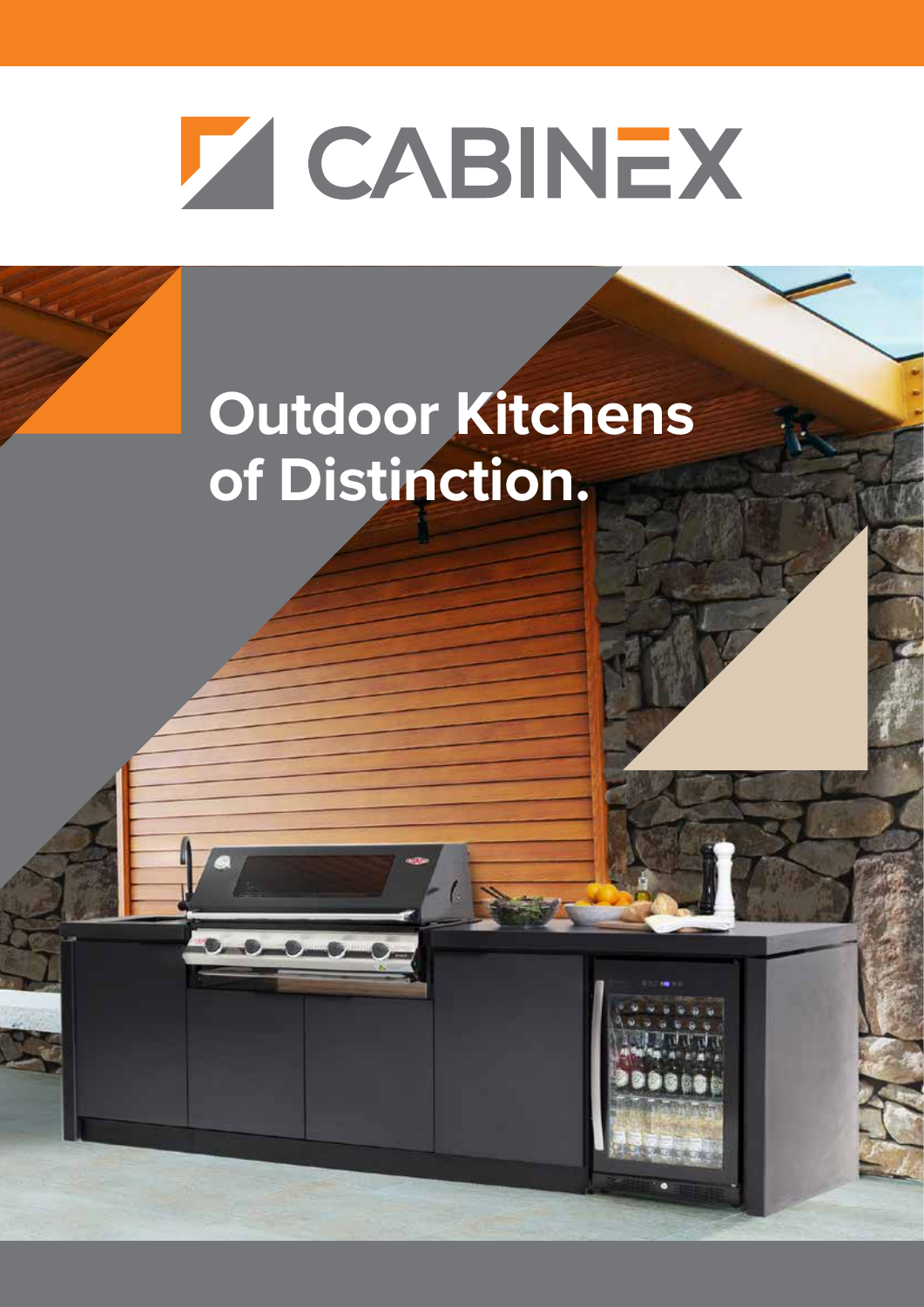

LEFT: The BeefEater 4 Burner BBQ in your Cabinex™ Outdoor Kitchen is a stunning and functional choice.

BELOW: The BeefEater 5 Burner BBQ in your Cabinex™ Outdoor Kitchen will make you the envy of your family and friends. Adding style and sophistication to your outdoor area.



**Cabinex confidently provides a full 10 year limited warranty on all parts and components.** 



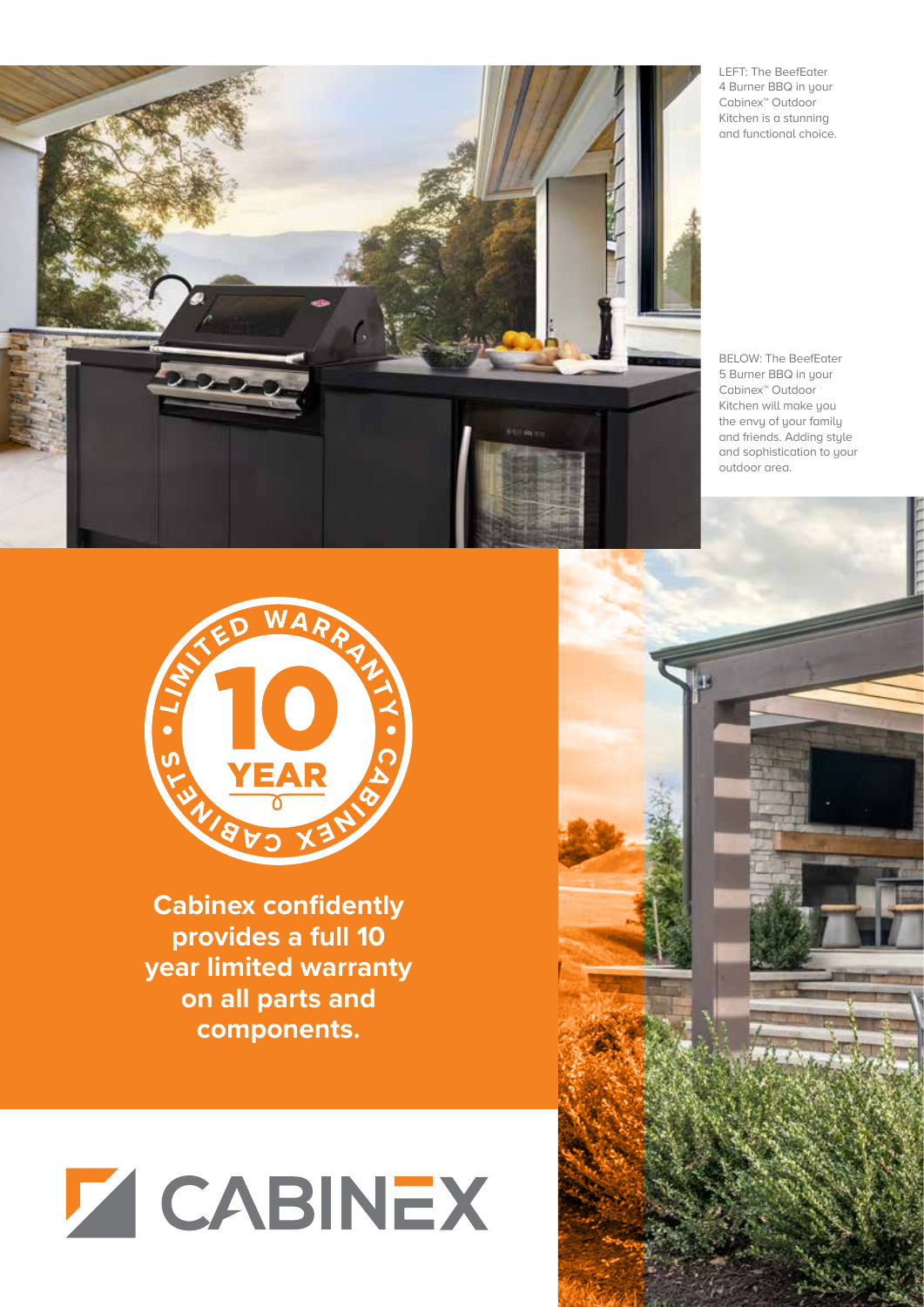### **YOUR DREAM OUTDOOR KITCHEN CAN NOW BECOME A REALITY.**



Welcome to Cabinex<sup>™</sup> quality DIY outdoor kitchens. Beauty & functionality combined with market leading appliances are brought together to make your Outdoor BBQ Kitchen everything you've ever wanted.

Technology and design are combined to offer a cabinetry system that is a pioneer in its class. PVC panels combined

with the Cabinex<sup>™</sup> patented aluminium framing system forms a rigid and robust cabinetry solution, ready to cope with the rigours of outdoor entertaining.

The cabinets are also fully weather proof and supported by a 10 year limited warranty.



**Cabinex™ is pleased to partner with BeefEater as a quality companion brand. Depending on your space and budget, choose between the 4 burner or 5 Burner model, either can be connected to LPG or natural gas.**

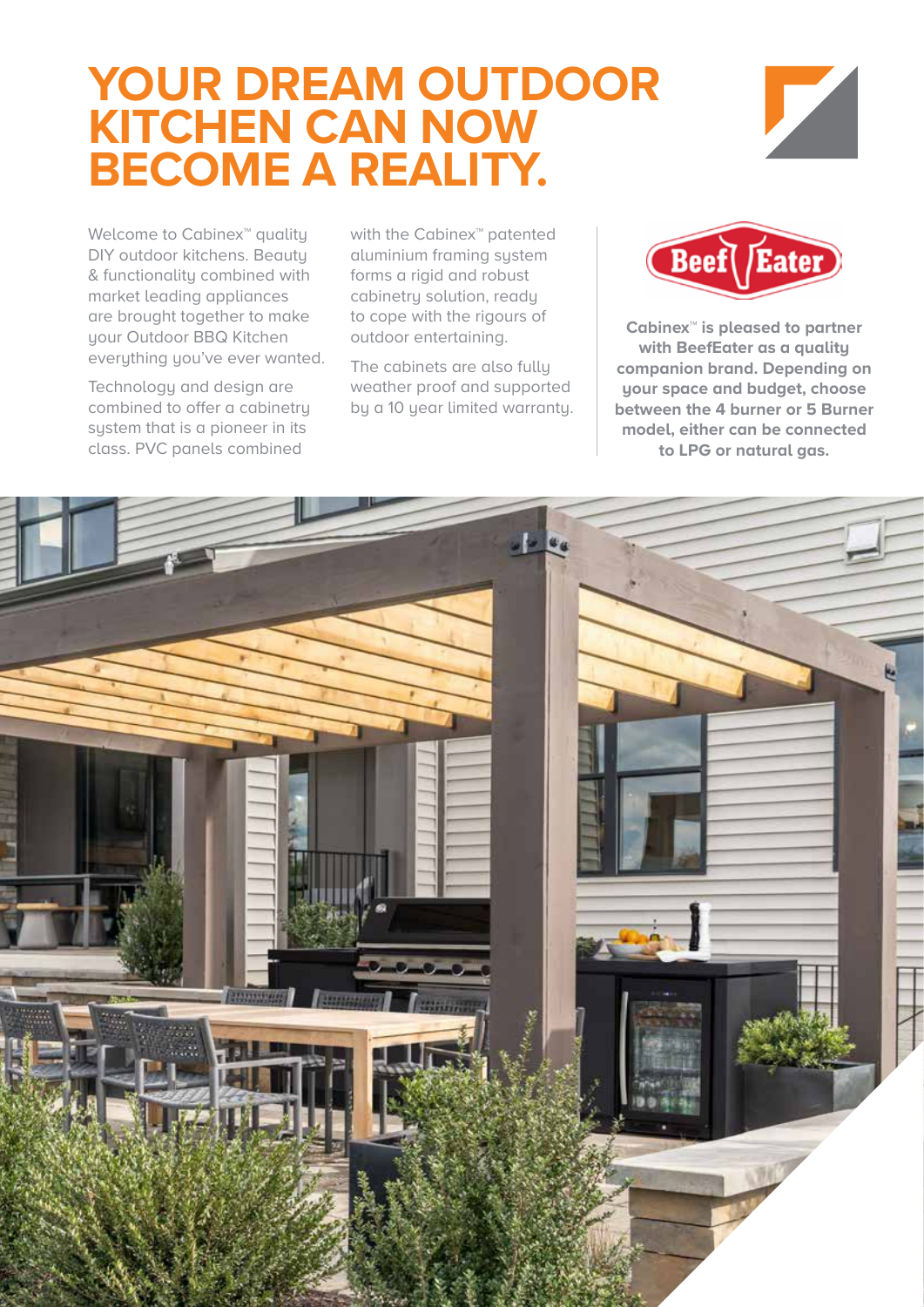## **ZI CABINEX**

### **Take outdoor entertaining to the next level with a Cabinex kitchen.**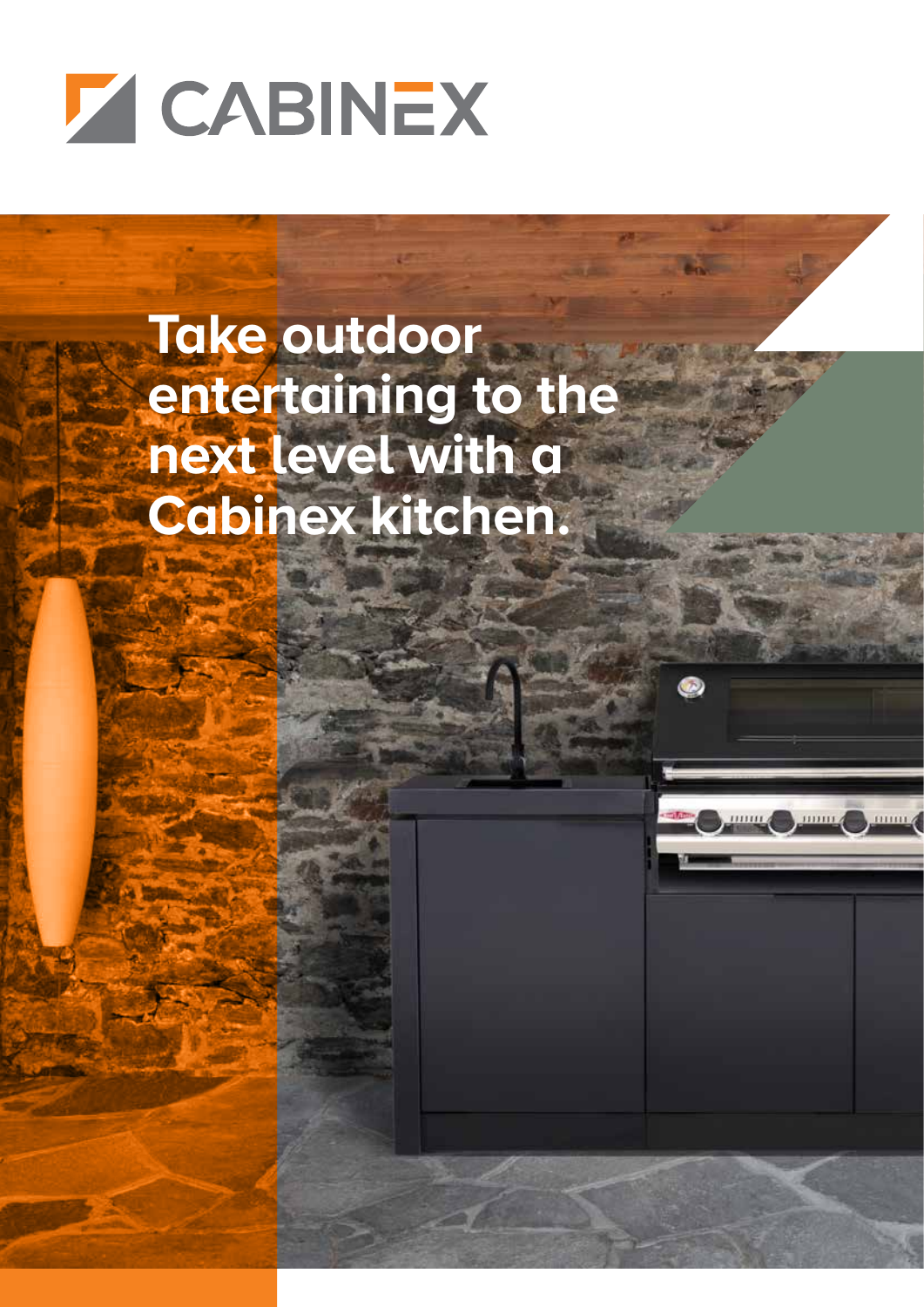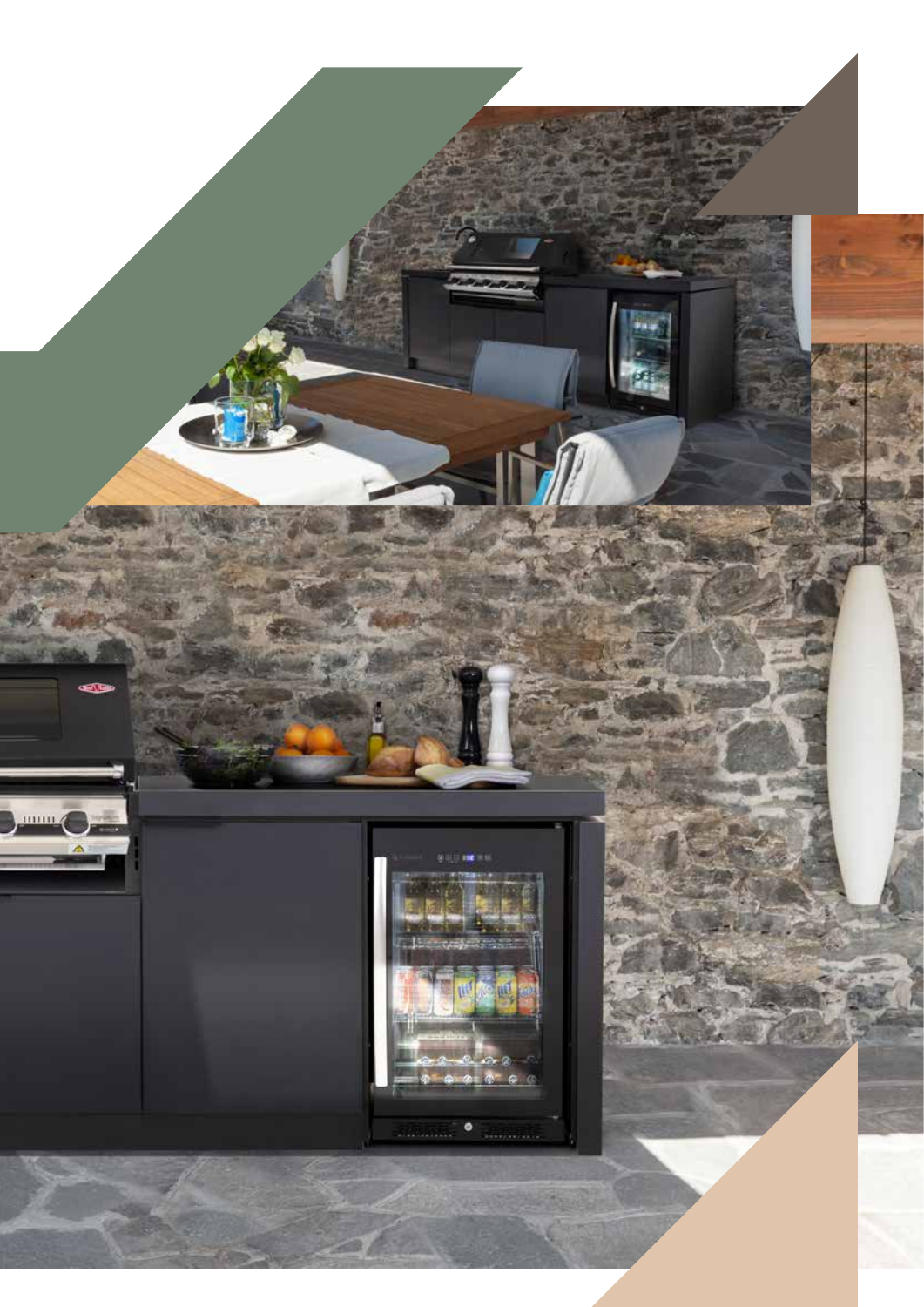## **Z CABINEX**

#### **BEEFEATER 3000 SERIES 4 BURNER OUTDOOR KITCHEN**

The Cabinex™ 4 Burner Outdoor Kitchen is the ideal size grill for the average family. Entertaining is just so easy with everything you need at your fingertips, meaning you'll enjoy those moments with family and friends more often.

#### **Total measurements for this kitchen:**  2655mm W x 670mm D x 570mmH (without BBQ) **Grill surface: 3840 sq cm**

#### **Power output:** 76 MJ

#### **Key Features**



**118L Bar Fridge** A stylish and functional addition to your outdoor space. The Cabinex™ Bar Fridge is powered by an LG Compressor, is designed for outdoor undercover use and features an adjustable digital thermostat. The triple glazed glass door retains cool temperature in the fridge and cuts down UV while the self closing door with Low-E film reduces condensation. With adjustable shelves and internal LED lights.



#### **Adjustable feet** Adjustable feet on all cabinets mean that levelling your outdoor kitchen is simple and easy. With European patios having a fall for water drainage, these adjustable feet are imperative to levelling and perfecting your outdoor kitchen.



#### **Materials** Cabinex™ have combined high quality materials expected by the chef in all of us. Surfaces which are nice to touch and easy to clean. There is no need to worry about scratches, stains or traces of heat.



#### **Black Porcelain Bench Tops and Waterfall Ends**

Waterproof and resistant to scratching, high temperatures and UV rays, these benchtops are designed and built to withstand the variable European climate, from heavy rain to hot sunny days.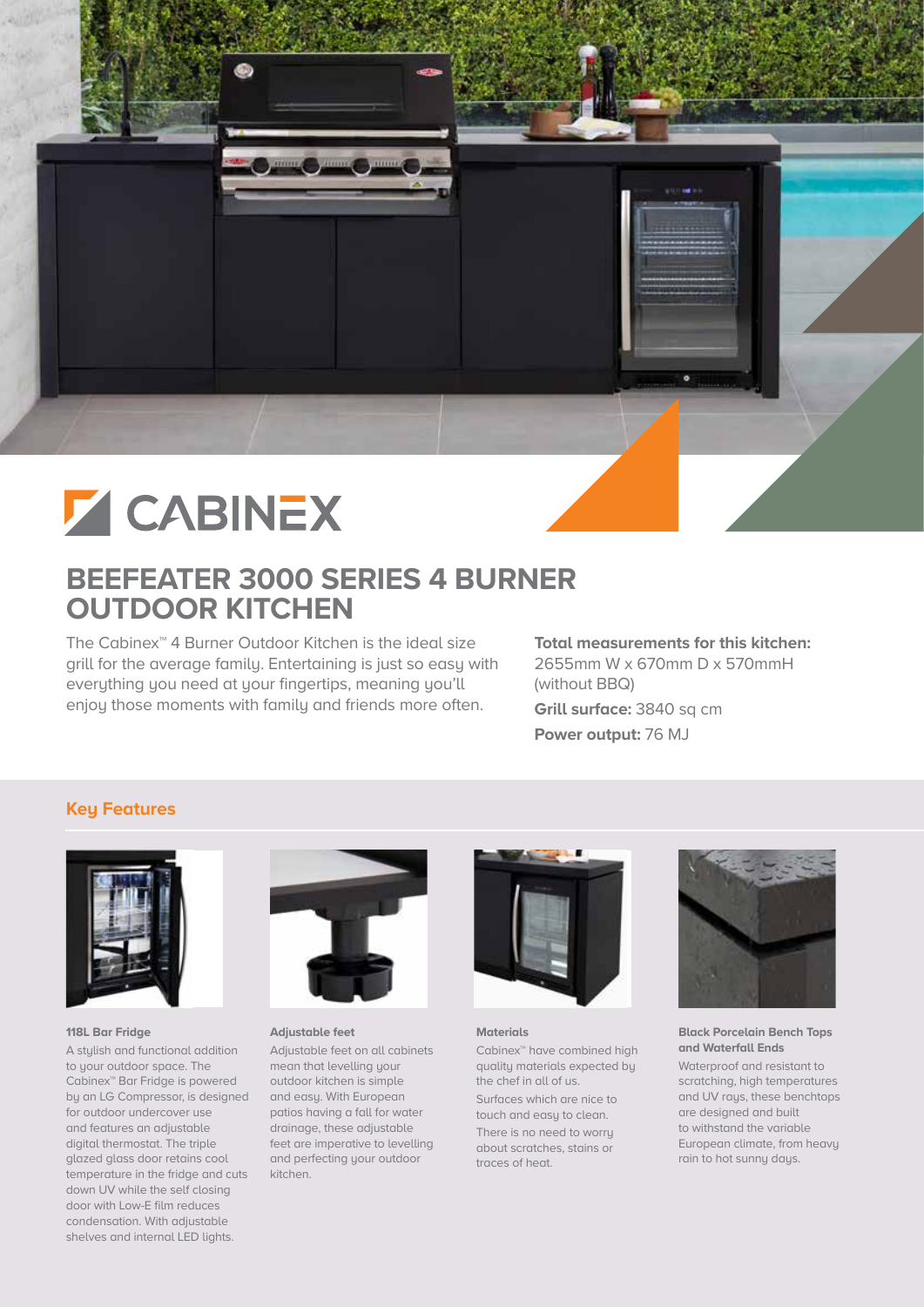

#### **BEEFEATER 3000 SERIES 5 BURNER OUTDOOR KITCHEN**

The Cabinex™ 5 Burner Outdoor Kitchen is the outdoor entertainers dream machine. Big enough to handle large outdoor gatherings, grilling becomes a sheer pleasure with ample room to cook up a feast, or simply use just two or three burners when cooking for a small gathering.

**Total measurements for this kitchen:**  2815mm W x 670mm D x 570mmH (without BBQ) **Grill surface: 4608 sq cm Power output:** 95 MJ



**Aluminium Frame** The Cabinex™ patented aluminium framing system provides the core structure of our outdoor kitchens. Combined with waterproof PVC panels for a rigid and robust cabinetry solution that is easily assembled by the average handy person.



#### **AirFrame**

For added safety, there is an integrated AirFrame included as part of the BBQ module. The AirFrame is a combination of noncombustible thermal boards and Aluminium framing, which produces an air gap to provide a heat proof shield between the BBQ and the cabinetry.



#### **Mixer Tap** Our Cabinex™ Gooseneck

Matte Black WRAS Certified Mixer Tap gives your outdoor kitchen a modern, contemporary look and feel. The outdoor kitchen mixer tap is designed for full hands, the long spout enables you to use your elbow if you need to move the spout out of the way. The 360° swivel function makes this an efficient tap for your outdoor kitchen.



**Sink** Our Cabinex™ Matte Black sink is made of stainless steel for a robust finish and design. Featuring a convenient drainer and basket waste plug.